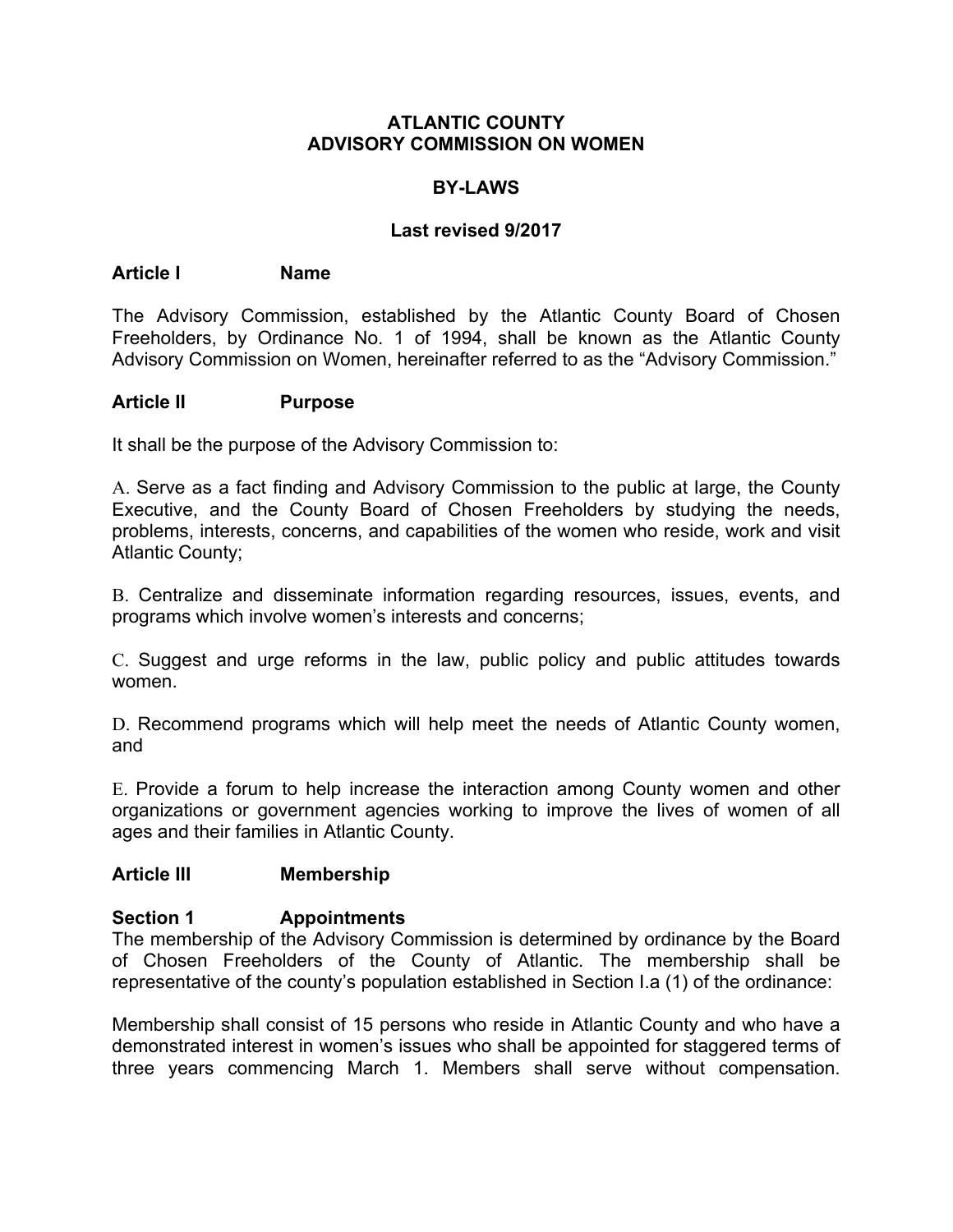Membership shall include at least one person who will represent women's issues in each of the following areas: a.)Nonprofit b.)Education c.)Healthcare d.)Professional e.) Homemaker f.)Service Organization g.)Private Sector and h.) Public Sector. Membership shall be selected from among individuals committed to the goals of the Advisory Commission and able to devote sufficient time to the Commission work.

There will be two college student representatives that are considered non-voting exofficio members of the Advisory Commission. Membership shall be selected from among individuals committed to the goals of the Advisory Commission and able to devote sufficient time to the Commission work. Preferably one student from Stockton University and one student from Atlantic Cape Community College will be selected.

A member of the Advisory Commission shall be a resident of Atlantic County, and if an Advisory Commissioner moves out of the county, he or she must resign. The Advisory Commission shall be nominated for appointment by the County Executive, with consent and approval of the Board of Chosen Freeholders. The Commission may submit membership recommendations to the County Executive.

# **Section 2 Liaisons of Elected Officials**

Each Federal, State, County and Municipal office holder, who represents the voters of Atlantic County or any part of the county, shall be entitled to appoint a representative to act as liaison between her/his office and the Advisory Commission. The elected officials and/or the representative of these elected office holders shall be ex-officio or non-voting members of the Advisory Commission and shall have no voting privilege.

## **Section 3 Term of Office**

Each Advisory Commissioner shall serve a three (3) year term, except for those Advisory Commissioners who are appointed to fulfill an unexpired term of a former Advisory Commissioner. Terms shall be staggered so that the terms of office of onethird (or a number as near thereto as possible) of the Advisory Commissioners expire in each year. The members of the Advisory Commission shall serve without compensation for their duties. The Atlantic County Liaison will inform Members as to the expiration of their term, Members may renew their Membership Term at their option by notifying the Atlantic County liaison and Board President in writing.

## **Section 4 Vacancies**

A vacancy in the Advisory Commission's membership shall be filled by the County Executive with the consent and approval of the Board of Chosen Freeholders. The Commission may submit membership recommendations to the County Executive. If an Advisory Commissioner resigns before her/his terms expires, it is the responsibility of the Advisory Commissioner to present a letter of resignation to the County Executive with a copy forwarded to the Chairperson of the Commission.

## **Article IV Nominations and Elections**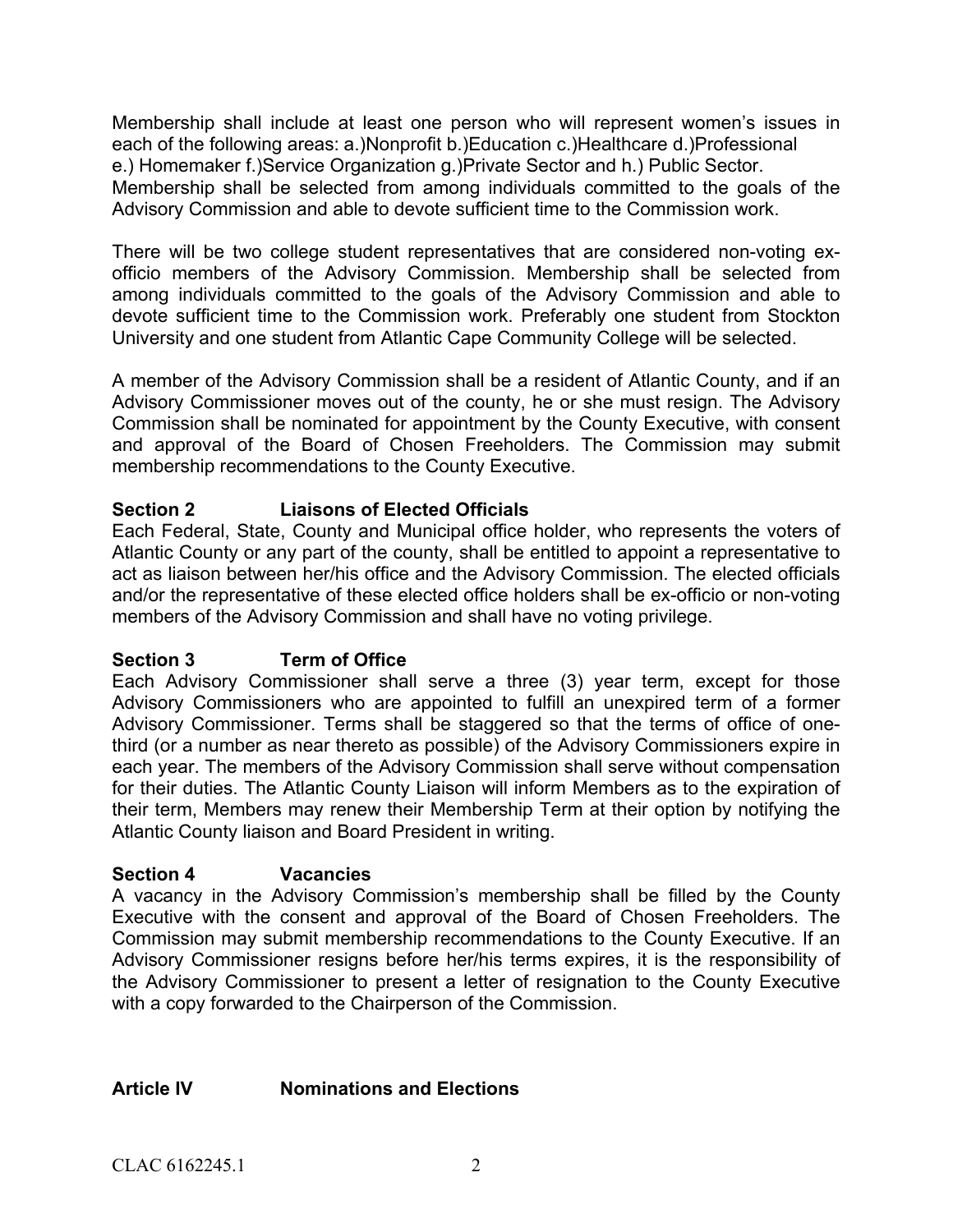## **Section 1 Nominations**

Nominations for officers may be made from the floor at the April meeting. Nominations will be closed at the end of this meeting.

## **Section 2 Elections**

Membership may vote by a written or verbal ballot. Those candidates receiving a majority of the votes cast shall be duly elected. Votes will be tabulated and the new officers announced at the April meeting.

#### **Article V Officers**

## **Section 1 Titles**

The officers of the Advisory Commission shall be Chairperson, Vice-Chairperson, Secretary. If the Advisory Commission chooses they can elect Co-Chairpersons to share the responsibilities of the Commission.

## **Section 2 Term of Office for Officers**

Officers shall take office beginning June 1 and shall serve for one (1) year or until their successors are duly elected; but in no event shall an Officer continue to hold office if the Officer ceases to be a member of the Advisory Commission.

#### **Section 3 Vacancy of Officer**

In the event of the death, resignation, or incapacity of the Chairperson, the Vice-Chairperson shall become the Chairperson for the unexpired portion of the term. In the event of a vacancy of an officer other than the Chairperson, the Chairperson shall declare a vacancy to exist, and call for a special election to be held at the next regular meeting to fill the office in question until the next annual reorganization meeting. Nominations will be accepted from the Leadership Committee and from the floor. Notice of the vacancy and a call for a special election shall go out seven (7) days prior to said meeting.

#### **Article VI Duties of Officers**

## **Section 1 The Chairperson shall:**

A. Preside at all regular and special meetings of the Advisory Commission and the Executive Committee;

B. Appoint all committees, and their respective Chairperson, if Committees are necessary.

C. Serve as an ex-officio (non-voting) member of all committees

D. Faithfully execute the decisions of the Advisory Commission;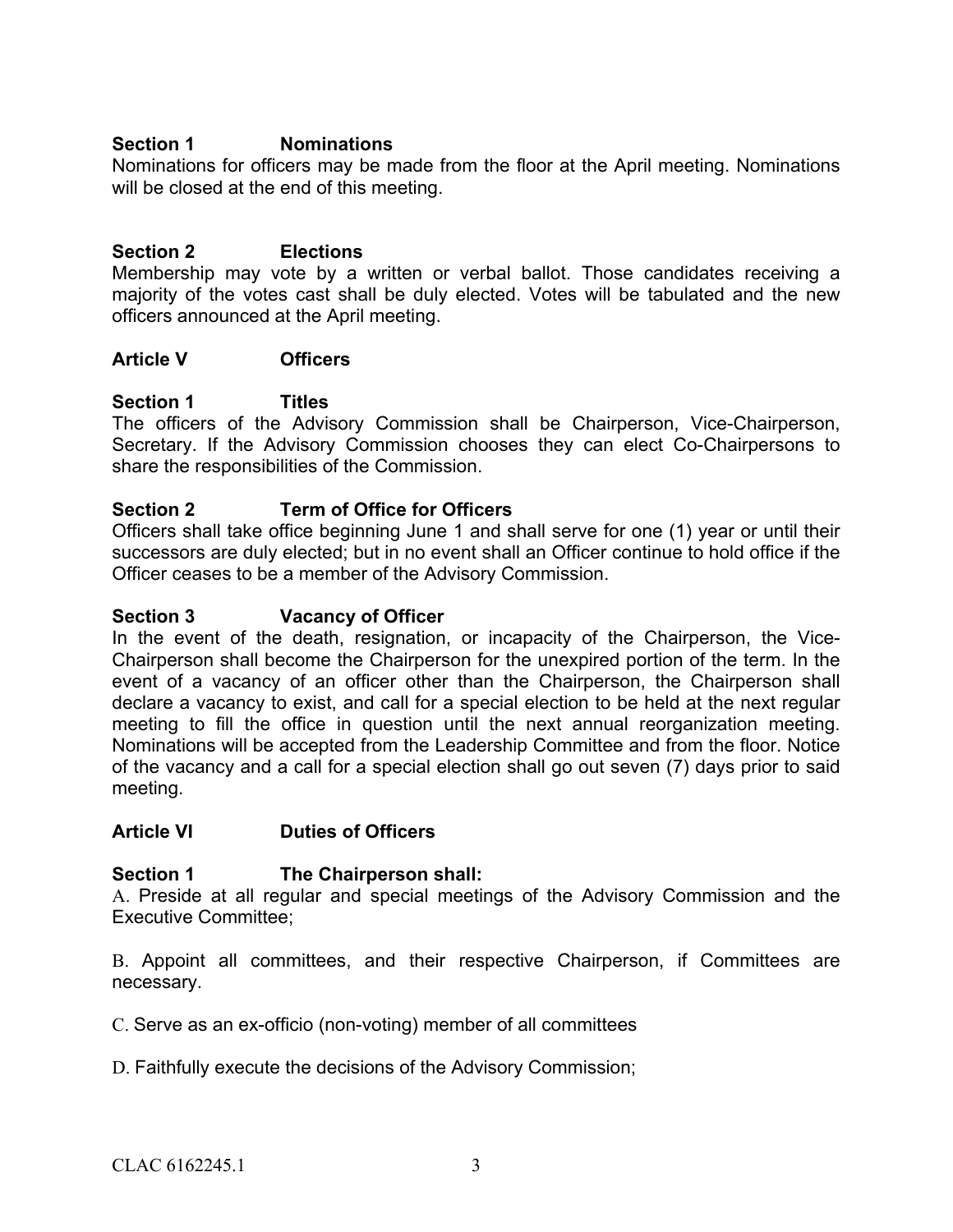E. Enforce the strict observance of the by-laws;

F. Put all questions to and declare the determination of the Advisory Commission;

G. Represent the Advisory Commission or appoint a designee from the membership to represent the Advisory Commission;

H. Serve as the official spokesperson for the Advisory Commission;

I. Prepare the agenda;

J. Report to the County Administrator, County Executive and the Board of Chosen Freeholders as necessary; and

K. Perform such duties as are usually associated with the office of Chairperson.

L. Work as a team with the other officers and committee chairpersons.

## **Section 2 The Vice Chairperson shall:**

A. Assist the Chairperson upon request in the performance of her/his duties;

B. Assume the office of the Chair for the unexpired term in the case of death, resignation or incapacity of the Chairperson;

C. Assume the coordination and chairship of such committees as designated by the Chairperson;

D Participate and contribute as a member of the Advisory Commission's management team; and

F. Perform the duties of the Chairperson in her/his absence.

## **Section 3 The Secretary shall:**

A. Attend to matters of correspondence, as directed by the Chairperson;

B. Keep track of the attendance of Commissioners and give written notice to a member of any two consecutive absences from regularly scheduled meetings;

C. Record, prepare and disseminate the monthly minutes of the full commission.

D. Maintain files and documents of the Advisory Commission for submission with the annual report and maintain all documentation in an electronic format for future reference;

E. Participate and contribute as a member of the Advisory Commission's management team, and;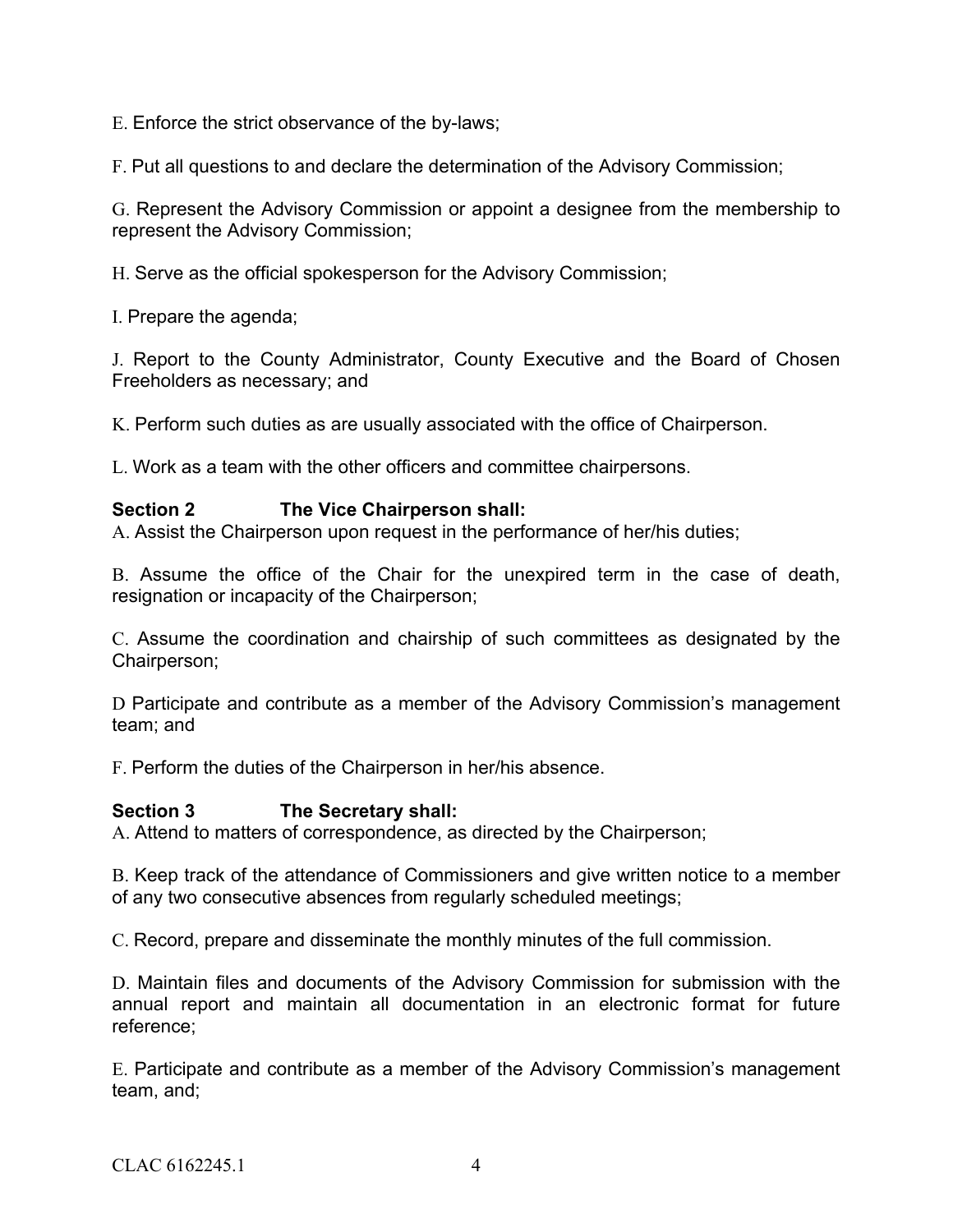F. Assist the Chairperson in the performance of the Advisory Commission duties.

## **Article VII Committees**

## **Section 1 General Provisions**

A. There shall be such committees, as these by-laws provide, and such other standing or ad hoc committee, as authorized by the Advisory Commission.

B. No committee shall establish policy or take action without Advisory Commission approval. A committee request for action or approval of activities shall be included in the committee's report to the full Advisory Commission. Whenever possible, a committee shall provide the Advisory Commission members with a written description of the policy or action to be taken.

C. It shall be the duty of each committee Chairperson to:

- 1. Call meetings of the committee and forward a list of meeting dates to the Advisory Commission Chairperson and Ex-officio county staff person.
- 2. Report verbally on the work of the committee at each Advisory Commission meeting.
- 3. Provide twenty-four (24) hours notice of all special meetings of the committee. Notice may be in writing, by facsimile copy, telephone or email.

E. Every committee and/or subcommittee shall be chaired by an Advisory Commissioner. Committee members may include non-Advisory Commission members.

## **Article VIII Meetings**

## **Section 1 Reorganization**

The annual reorganization meeting of the Advisory Commission shall be held at the April meeting.

## **Section 2 Regular Meetings**

A) Regular meetings of the Advisory Commission shall take place at least 8 (8) times a year. The calendar of meetings will be outlined during the reorganization meeting.

B) *Regular meeting schedule* - The regular full Commission meetings will take place at a location and time to be determined by the Advisory Commission.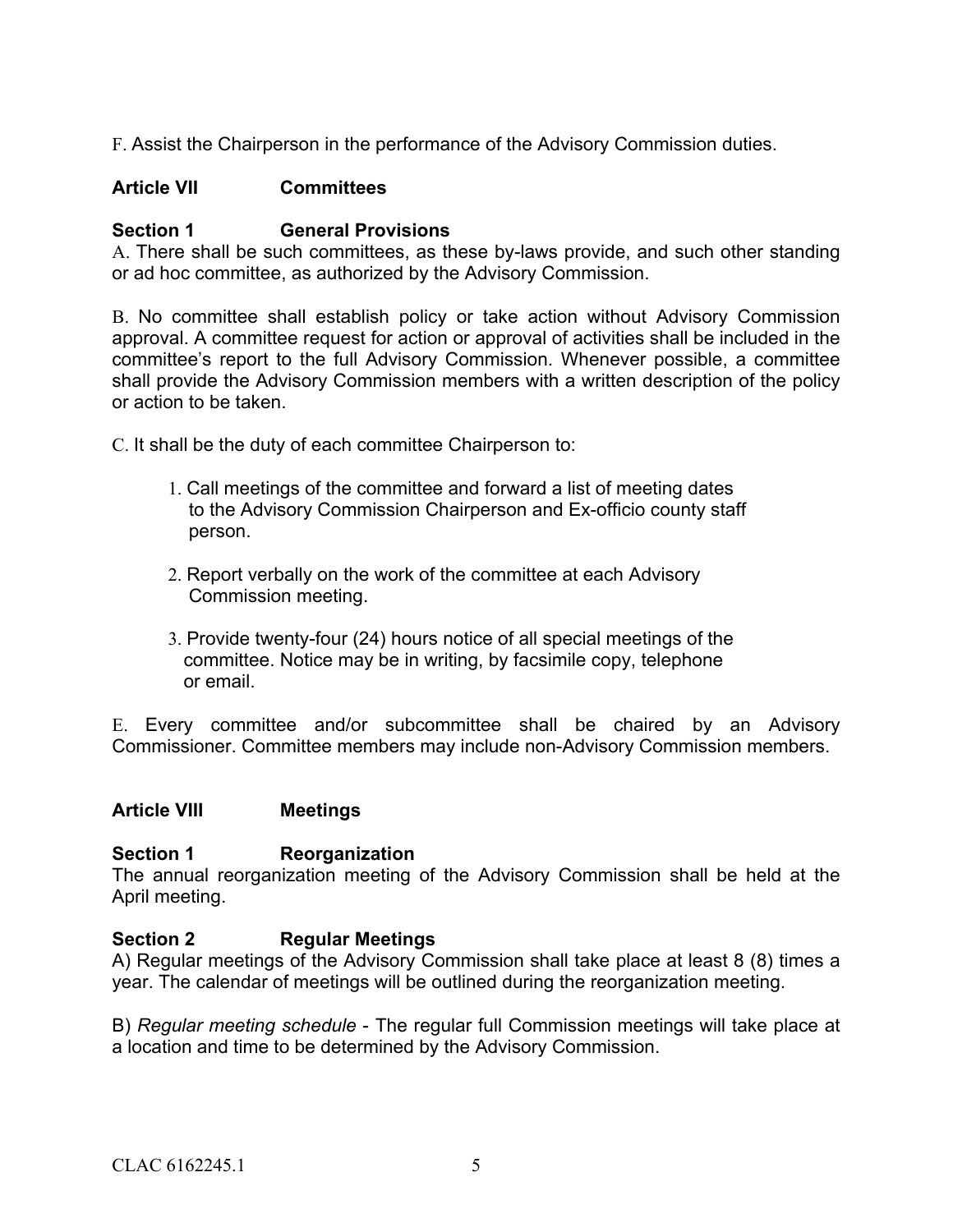C) *Special meetings* - Special meetings may be held at any time, upon the call of the Chairperson, or upon the written request of five (5) members of the Advisory Commission, addressed to the Chairperson and Secretary. The time and place of all the special meetings shall be designated in the call to the meeting. Notice shall be given in writing of any special meeting at least five (5) working days prior thereto.

D) *Meeting notice* - Written notice of a meeting, setting forth the place, date and hour of such meeting, shall be e-mailed all members at least three (3) days in advance of such meetings.

E) *Quorum* - A simple majority of the Advisory Commission Membership must be present for a quorum. No action shall be taken without a quorum. Except as may be otherwise provided in these by-laws, a majority vote of those present and voting shall be sufficient for the adoption of any action or resolution.

F) *Absenteeism* - Any officer or other Advisory Commissioner who fails to attend more than three (3) unexcused consecutive regular Commission meetings, in any twelve (12) month period, may be recommended for removal from the Commission in accordance with the approved attendance policy.

# **Article IX Order of Business**

A) The regular order of business at all meetings shall be as follows:

- 1. Call to order
- 2. Roll call
- 3. Public Portion
- 4. Approval of minutes from previous meeting
- 5.. Reports:
- 6. Old business
- 7. New business
- 8. Announcements
- 9. Adjournment

A) Unless otherwise provided for in these by-laws, the provisions within Robert's Rules of order shall be followed.